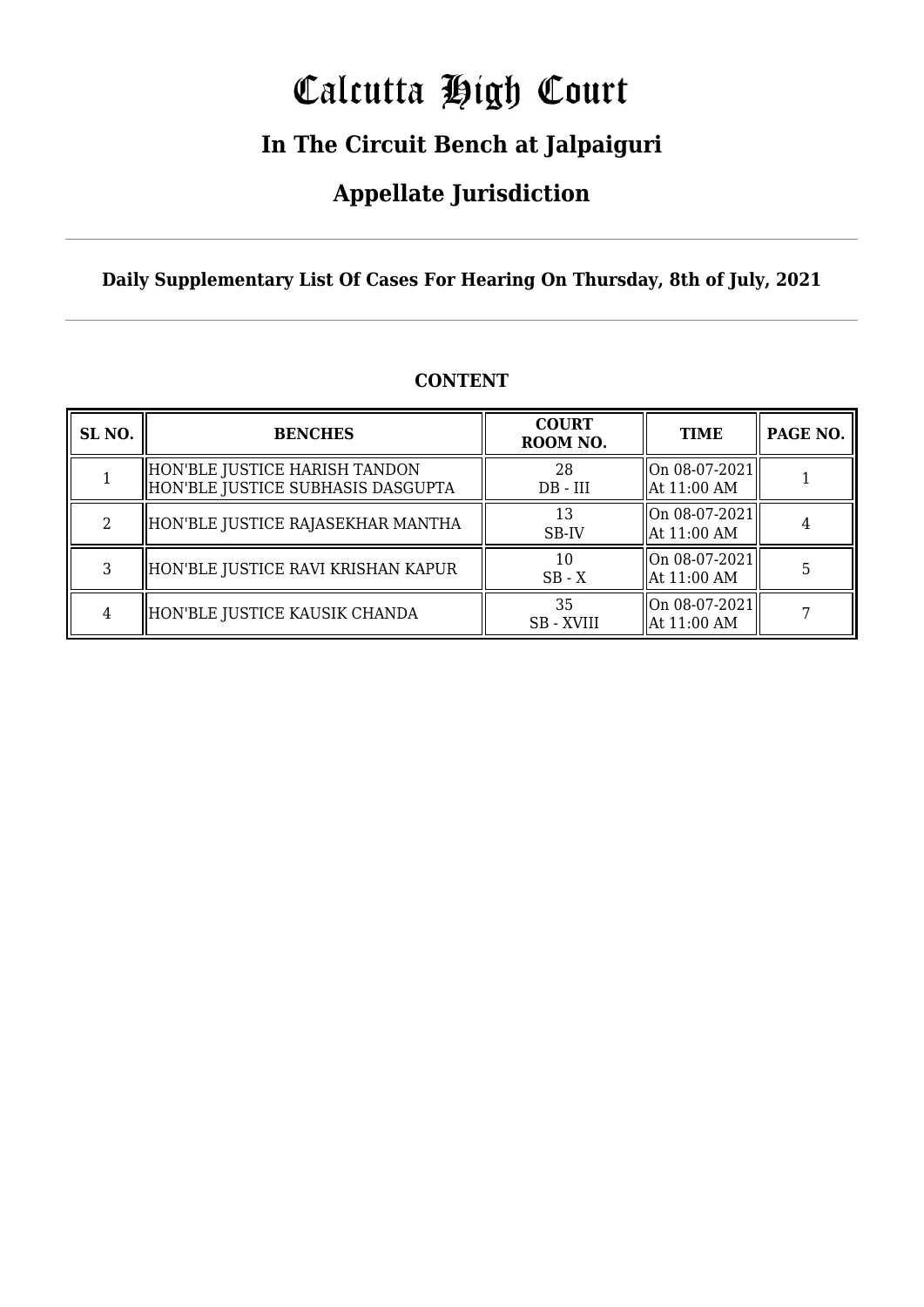

**DAILY CAUSELIST For Thursday The 8th July 2021**

**COURT NO. 28**

**DIVISION BENCH (DB - III)**

**AT 11:00 AM**

**HON'BLE JUSTICE HARISH TANDON HON'BLE JUSTICE SUBHASIS DASGUPTA (VIA VIDEO CONFERENCE)**

**FROM PRINCIPAL BENCH**

#### **APPLICATION FOR ANTICIPATORY BAIL**

| 1 | CRM/405/2021<br>(08.07.2021) | SURABHI JAIN AND ORS<br>VS<br>THE STATE OF WEST<br><b>BENGAL</b>       | SIDHI SETHIA                        |
|---|------------------------------|------------------------------------------------------------------------|-------------------------------------|
|   | IA NO: CRAN/1/2021           |                                                                        |                                     |
| 2 | CRM/661/2021                 | MITHUN DAS AND ORS<br><b>VS</b><br>THE STATE OF WEST<br><b>BENGAL</b>  | <b>HILLOL SAHA</b><br><b>PODDER</b> |
| 3 | CRM/671/2021                 | JODDAR MIAH AND ORS<br><b>VS</b><br>THE STATE OF WEST<br><b>BENGAL</b> | <b>SUBHASISH MISRA</b>              |
| 4 | CRM/694/2021                 | JAYDEB PAUL AND ORS<br><b>VS</b><br>THE STATE OF WEST<br><b>BENGAL</b> | JAYDEEP KANTA<br><b>BHOWMIK</b>     |
| 5 | CRM/698/2021                 | AMULYA BARMAN AND ANR<br>VS.<br>THE STATE OF WEST<br><b>BENGAL</b>     | <b>HILLOL SAHA</b><br><b>PODDER</b> |
| 6 | CRM/699/2021                 | DILIP BARMAN AND ORS<br>VS.<br>THE STATE OF WEST<br><b>BENGAL</b>      | <b>HILLOL SAHA</b><br><b>PODDER</b> |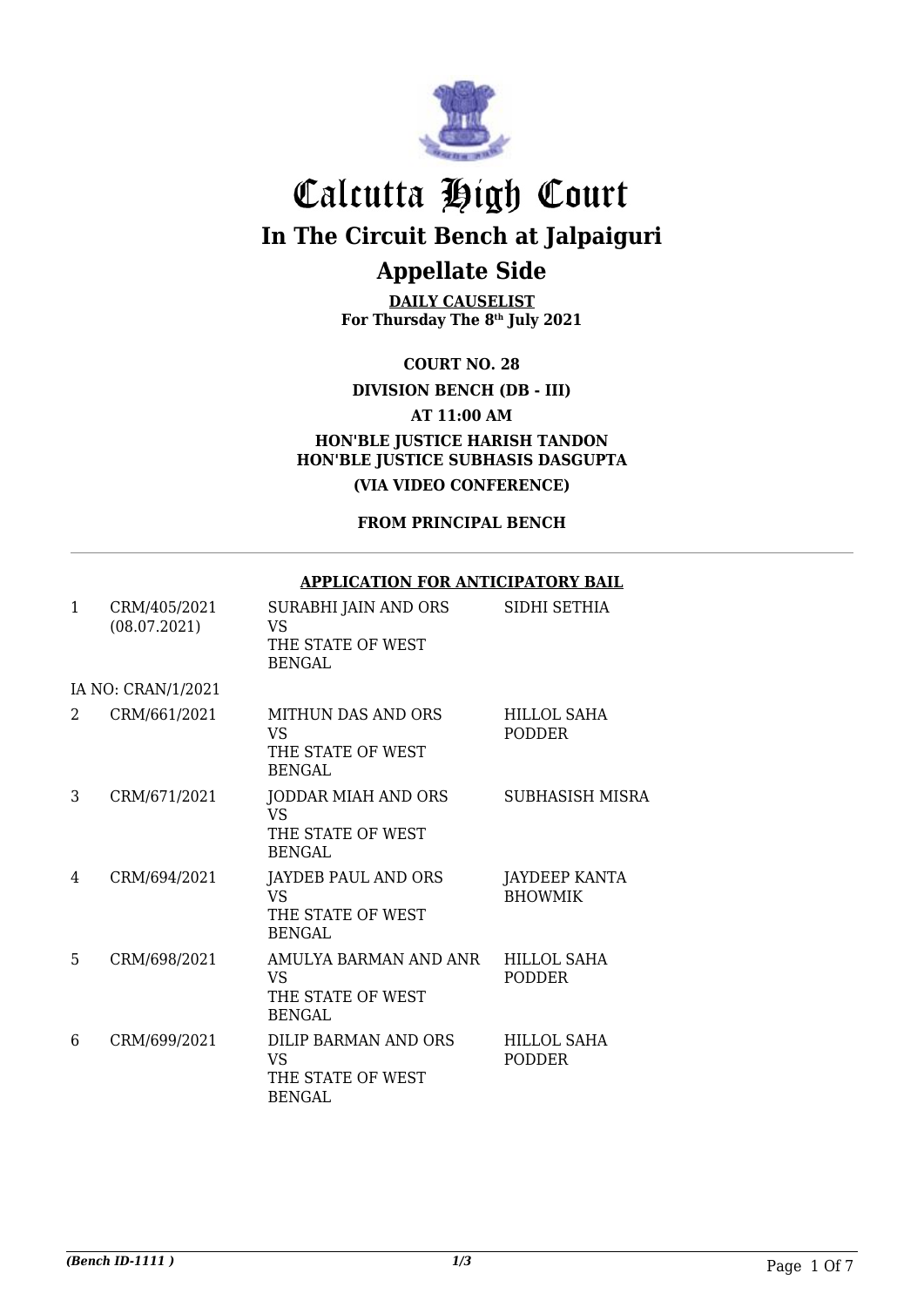| 7  | CRM/700/2021 | <b>GOVINDA SARKAR @</b><br><b>GOVINDA KIRTANIA AND</b><br><b>ORS</b><br><b>VS</b><br>THE STATE OF WEST  | JAYDEEP KANTA<br><b>BHOWMIK</b>        |
|----|--------------|---------------------------------------------------------------------------------------------------------|----------------------------------------|
| 8  | CRM/701/2021 | <b>BENGAL</b><br>MOSTAFA MIYA AND ANR<br><b>VS</b><br>THE STATE OF WEST<br><b>BENGAL</b>                | <b>HILLOL SAHA</b><br><b>PODDER</b>    |
| 9  | CRM/702/2021 | SAMSUDDIN MIA @ BABU<br><b>AND ORS</b><br><b>VS</b><br>THE STATE OF WEST<br><b>BENGAL</b>               | <b>HILLOL SAHA</b><br><b>PODDER</b>    |
| 10 | CRM/703/2021 | <b>BAKUL MD.</b><br><b>VS</b><br>THE STATE OF WEST<br><b>BENGAL</b>                                     | <b>JAYDEEP KANTA</b><br><b>BHWOMIK</b> |
| 11 | CRM/710/2021 | SURANJIT SARKAR<br><b>VS</b><br>State of West Bengal                                                    | KUSHAL KUMAR<br><b>MUKHERJEE</b>       |
| 12 | CRM/711/2021 | KIRAN CHANDRA HALDAR<br>@ KIRAN HALDAR<br><b>VS</b><br>State of West Bengal                             | <b>SHAHAN SHAH</b>                     |
| 13 | CRM/713/2021 | BIRAJ CHANDRA PAUL<br><b>VS</b><br>State of West Bengal                                                 | <b>BAIDURYA GHOSAL</b>                 |
| 14 | CRM/719/2021 | NIRMAL BARMAN<br><b>VS</b><br>State of West Bengal                                                      | <b>SANTANU MAJI</b>                    |
|    |              | <b>APPLICATION FOR BAIL</b>                                                                             |                                        |
| 15 | CRM/650/2021 | KASIMUDDIN MD.<br>VS                                                                                    | DEBORSHI DHAR                          |
| 16 | CRM/651/2021 | STATE OF WEST BENGAL<br>SANTOSH BARMAN<br><b>VS</b><br>STATE OF WEST BENGAL                             | DEBORSHI DHAR                          |
| 17 | CRM/655/2021 | NARATTAM MANDAL<br><b>VS</b><br><b>STATE OF WEST BENGAL</b>                                             | <b>DEBORSHI DHAR</b>                   |
| 18 | CRM/697/2021 | PARI CHAND ORAON<br><b>VS</b><br>THE STATE OF WEST<br><b>BENGAL</b>                                     | <b>DEBAJIT KUNDU</b>                   |
| 19 | CRM/715/2021 | LUCAS BASUMATARY@<br>HONGA@ LUKAS<br><b>MASUMATARI</b><br><b>VS</b><br>STATE OF WEST BENGAL<br>AND ORS. | TANMOY<br><b>CHOWDHURY</b>             |

### **APPLICATION**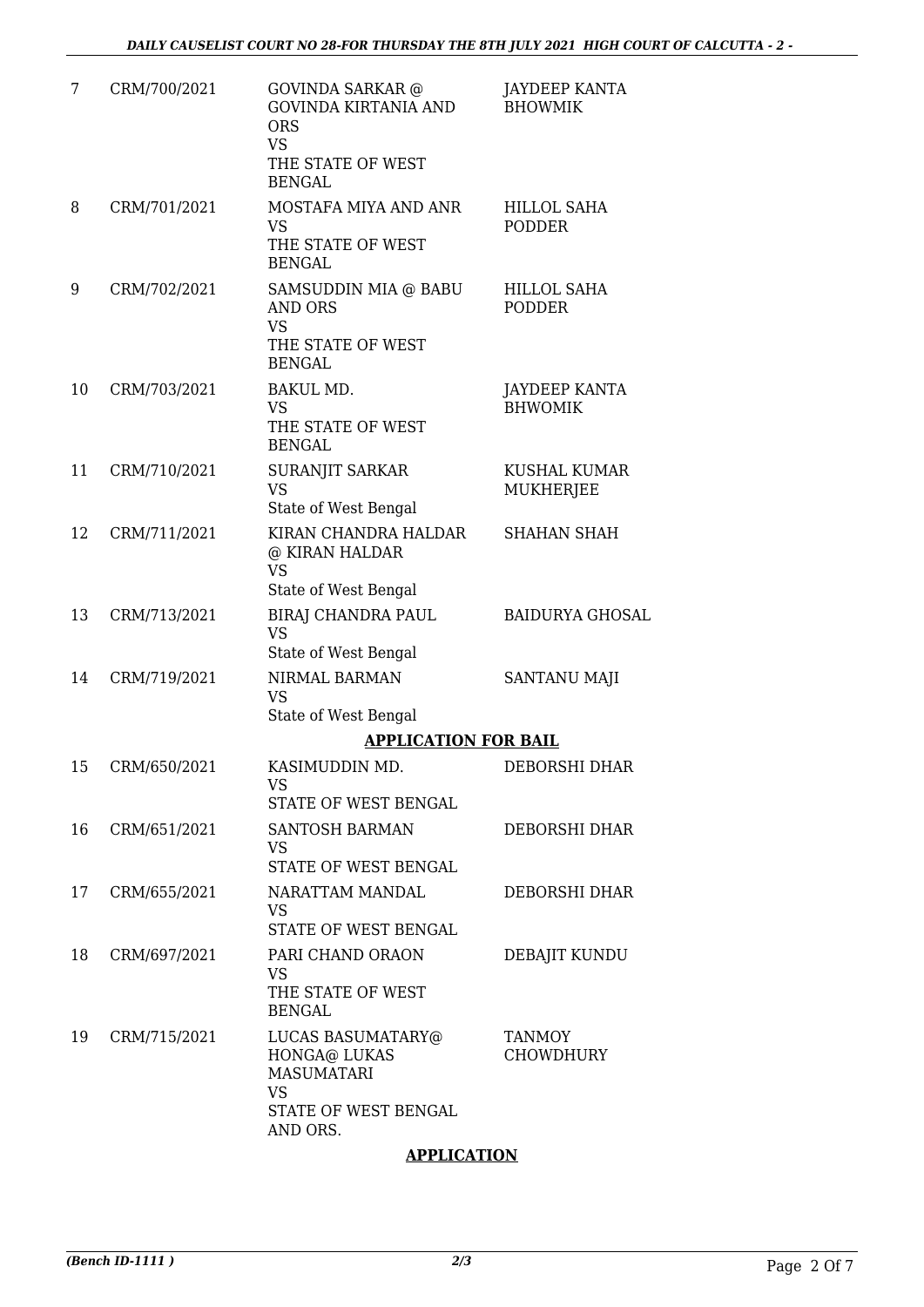| 20  |                 | IA NO. CRAN/1/2021 AWDHESH KUMAR SINGH<br>Vs<br>UNION OF INDIA AND ANR | <b>BIJAY BIKRAM DAS</b><br><b>BIJAY BIKRAM DAS</b> |
|-----|-----------------|------------------------------------------------------------------------|----------------------------------------------------|
|     | In CRM/317/2021 |                                                                        |                                                    |
| -21 |                 | IA NO. CRAN/1/2021 RAMESH MANJU BISHNOI@                               | PRITAM ROY                                         |
|     |                 | RAMESH MANJU BISHNOY@                                                  | PRITAM ROY                                         |
|     | (13.07.2021)    | RAMESH KUMAR BISHNOI                                                   |                                                    |
|     | In CRM/497/2021 | Vs.                                                                    |                                                    |
|     |                 | THE STATE OF WEST                                                      |                                                    |
|     |                 | <b>BENGAL</b>                                                          |                                                    |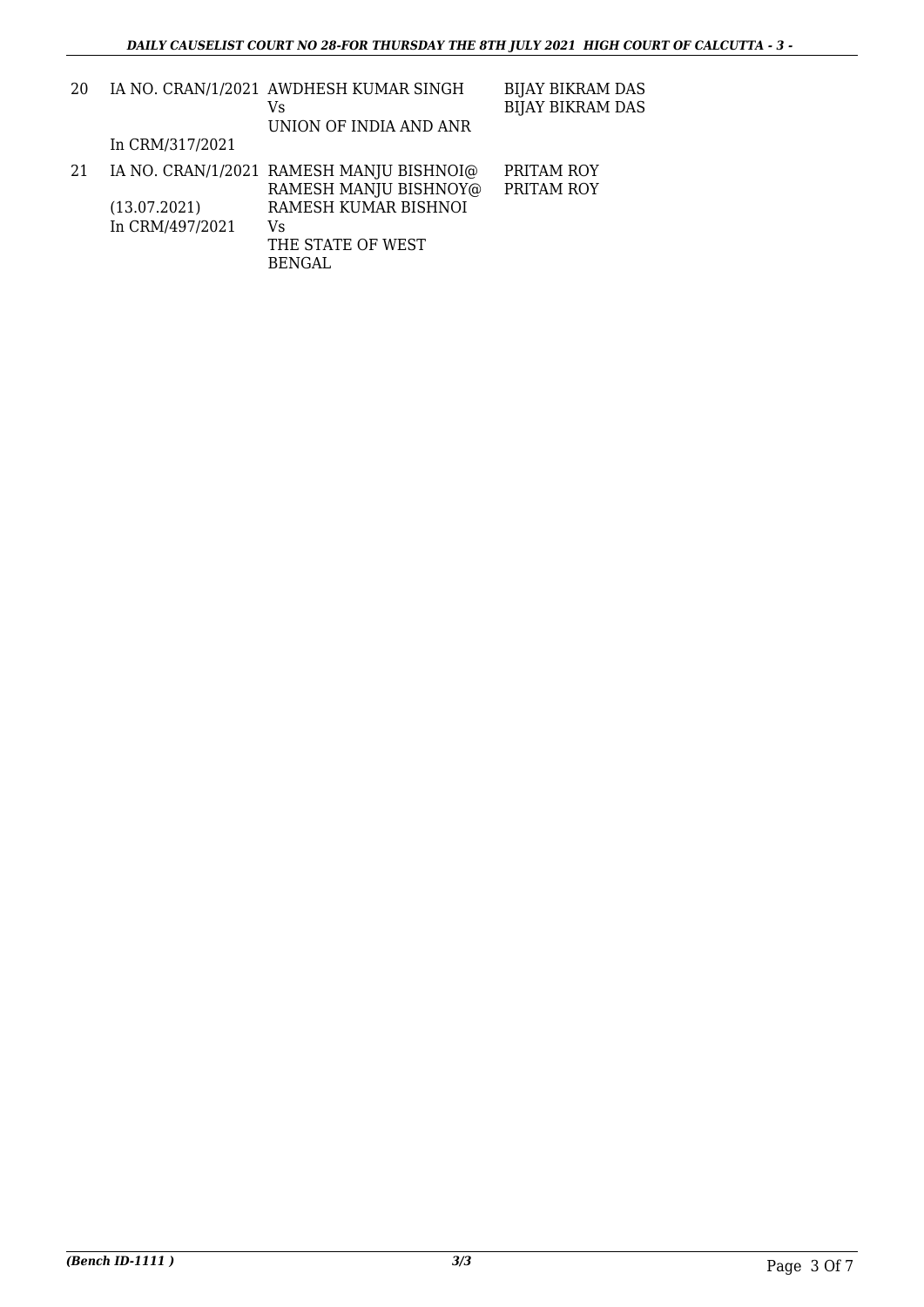

**DAILY CAUSELIST For Thursday The 8th July 2021**

**COURT NO. 13 SINGLE BENCH (SB-IV) AT 11:00 AM HON'BLE JUSTICE RAJASEKHAR MANTHA (VIA VIDEO CONFERENCE)**

**FROM PRINCIPAL BENCH**

### **MOTION**

AMRITA MAJI

1 WPA/1088/2021 SHIBA PROSAD BANERJEE

VS STATE OF WEST BENGAL AND ORS.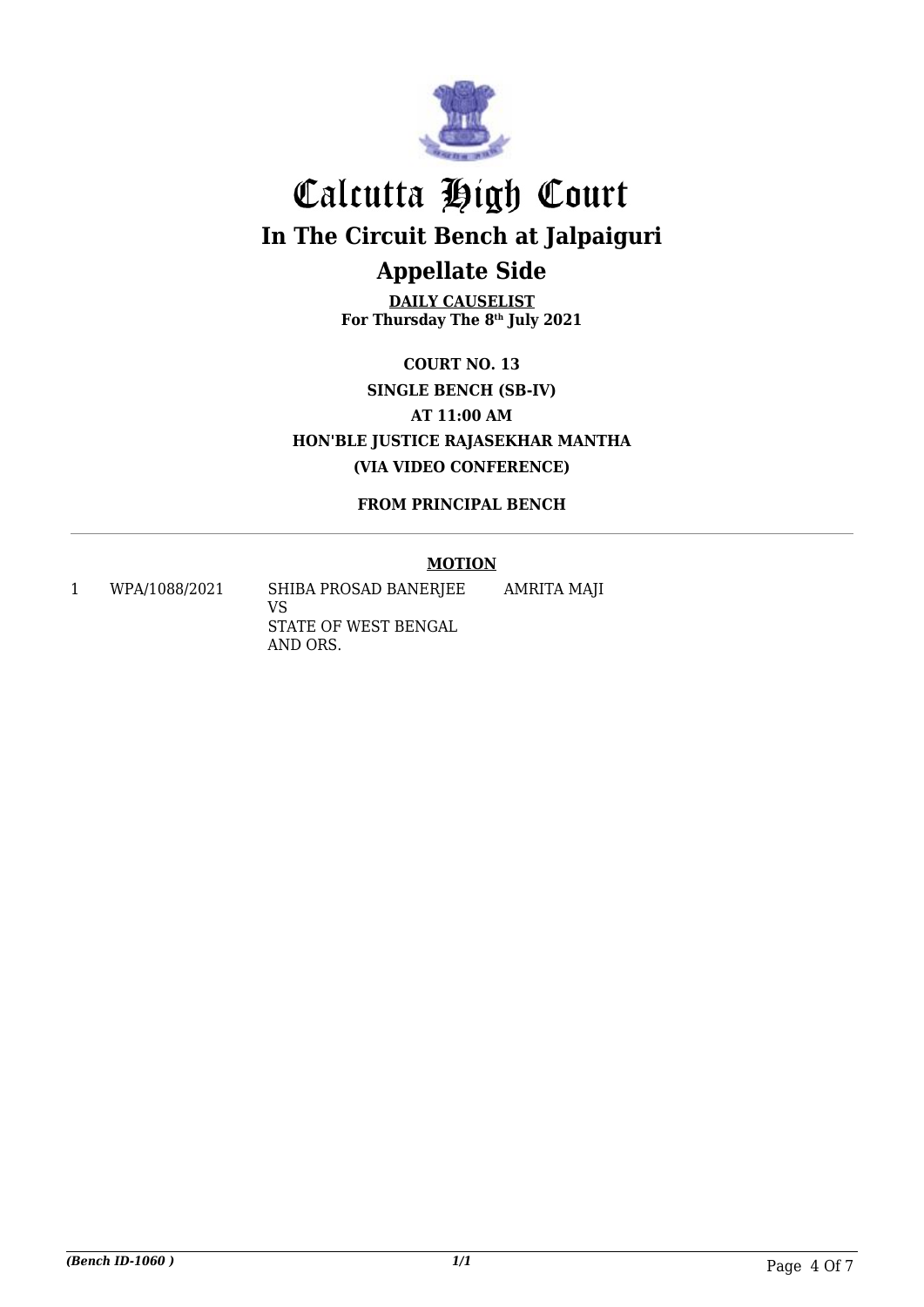

**DAILY CAUSELIST For Thursday The 8th July 2021**

**COURT NO. 10 SINGLE BENCH (SB - X) AT 11:00 AM HON'BLE JUSTICE RAVI KRISHAN KAPUR (VIA VIDEO CONFERENCE)**

### **FROM PRINCIPAL BENCH**

#### **MOTION**

| 1 | WPA/693/2021 | KAMAL KUMAR SAHA<br><b>VS</b><br>THE STATE OF WEST<br><b>BENGAL AND ORS</b>                           | ARKAPRAVA SEN        |
|---|--------------|-------------------------------------------------------------------------------------------------------|----------------------|
| 2 | WPA/694/2021 | <b>MAA GAYATRI FRUIT</b><br><b>TRADERS</b><br><b>VS</b><br>THE STATE OF WEST<br><b>BENGAL AND ORS</b> | <b>ARKAPRAVA SEN</b> |
| 3 | WPA/695/2021 | TAPAN DEY AND ANR<br><b>VS</b><br>THE STATE OF WEST<br><b>BENGAL AND ORS</b>                          | <b>ARKAPRAVA SEN</b> |
| 4 | WPA/696/2021 | NANI GOPAL KUNDU<br>VS<br>THE STATE OF WEST<br><b>BENGAL AND ORS</b>                                  | ARKAPRAVA SEN        |
| 5 | WPA/698/2021 | NAYAN TARA SAHA<br><b>VS</b><br>THE STATE OF WEST<br><b>BENGAL AND ORS</b>                            | ARKAPRAVA SEN        |
| 6 | WPA/699/2021 | JAGABANDHU SAHA<br><b>VS</b><br>THE STATE OF WEST<br><b>BENGAL AND ORS</b>                            | ARKAPRAVA SEN        |
| 7 | WPA/700/2021 | AJOY KUMAR YADAV<br><b>VS</b><br>THE STATE OF WEST<br><b>BENGAL AND ORS</b>                           | <b>ARKAPRAVA SEN</b> |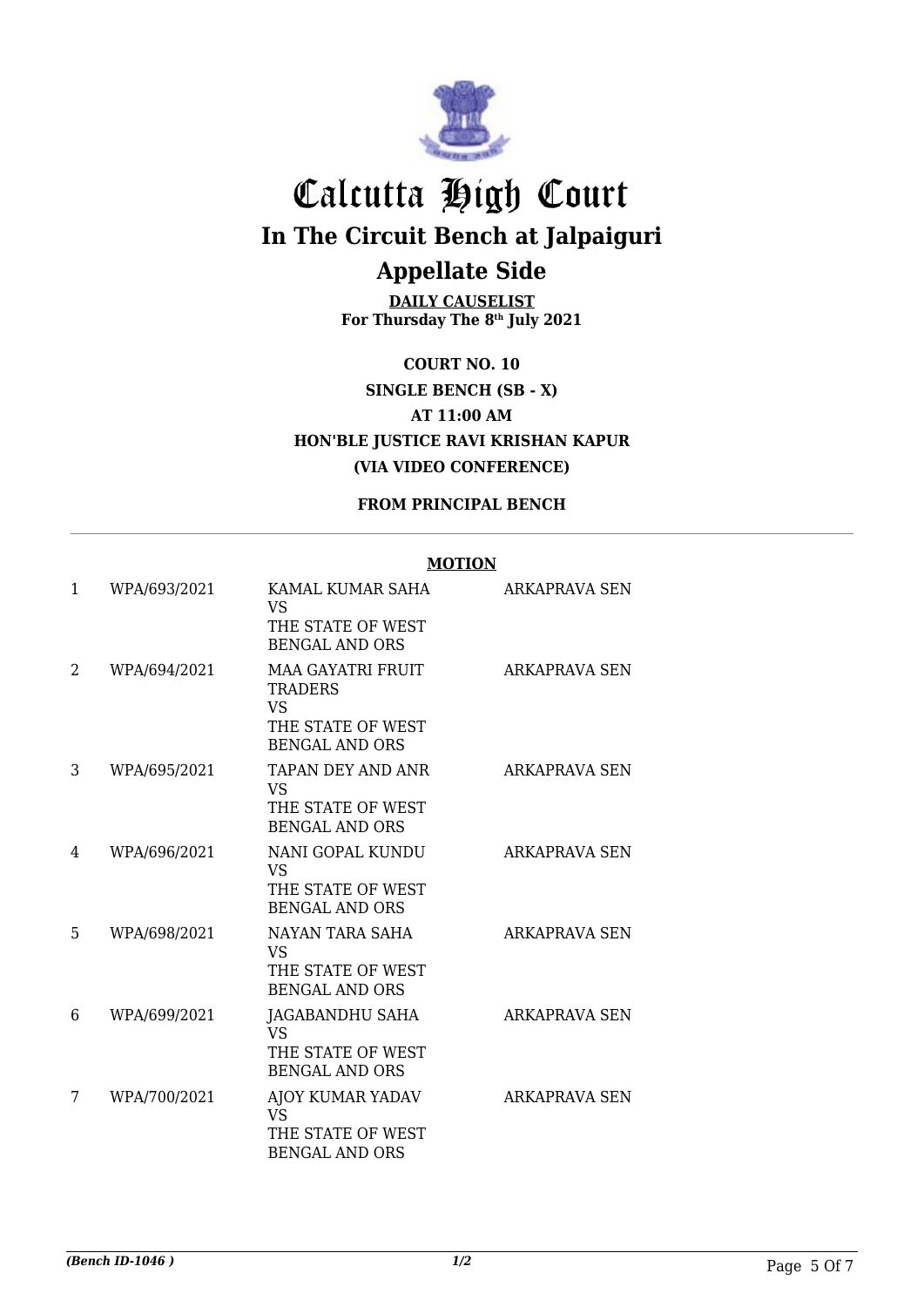| 8  | WPA/701/2021                  | TAPAN SAHA AND ANR<br><b>VS</b><br>THE STATE OF WEST<br><b>BENGAL AND ORS</b>                     | ARKAPRAVA SEN          |
|----|-------------------------------|---------------------------------------------------------------------------------------------------|------------------------|
| 9  | WPA/718/2021                  | <b>SHANKAR SAHA</b><br><b>VS</b><br>THE STATE OF WEST<br><b>BENGAL AND ORS</b>                    | <b>ARKAPRAVA SEN</b>   |
| 10 | WPA/719/2021                  | MIRA SAHA<br><b>VS</b><br>THE STATE OF WEST<br><b>BENGAL AND ORS</b>                              | ARKAPRAVA SEN          |
| 11 | WPA/720/2021                  | RINA DEY<br><b>VS</b><br>THE STATE OF WEST<br><b>BENGAL AND ORS</b>                               | <b>ARKAPRAVA SEN</b>   |
| 12 | WPA/721/2021                  | <b>SHYAM SUNDAR KUNDU</b><br><b>VS</b><br>THE STATE OF WEST<br><b>BENGAL AND ORS</b>              | <b>ARKAPRAVA SEN</b>   |
| 13 | WPA/722/2021                  | <b>CHOBI SAHA</b><br><b>VS</b><br>THE STATE OF WEST<br><b>BENGAL AND ORS</b>                      | <b>ARKAPRAVA SEN</b>   |
| 14 | WPA/723/2021                  | SRI VIJAY KUMAR ROY<br><b>VS</b><br>THE STATE OF WEST<br><b>BENGAL AND ORS</b>                    | <b>ARKAPRAVA SEN</b>   |
| 15 | WPA/724/2021                  | <b>SRI CHINMOY DAS</b><br><b>VS</b><br>THE STATE OF WEST<br><b>BENGAL AND ORS</b>                 | ARKAPRAVA SEN          |
| 16 | WPA/725/2021                  | <b>CHANDAN GHOSH AND</b><br><b>ANR</b><br><b>VS</b><br>THE STATE OF WEST<br><b>BENGAL AND ORS</b> | ARKAPRAVA SEN          |
| 17 | WPA/736/2021                  | SRI ARKA GHOSH<br>VS<br>THE STATE OF WEST<br><b>BENGAL AND ORS</b>                                | MR. ARKAPRAVA SEN      |
| 18 | WPA/1080/2021<br>(12.07.2021) | NAGENDRA NATH ROY<br>VS<br>STATE OF WEST BENGAL<br>AND ORS.                                       | <b>BAIDURYA GHOSAL</b> |